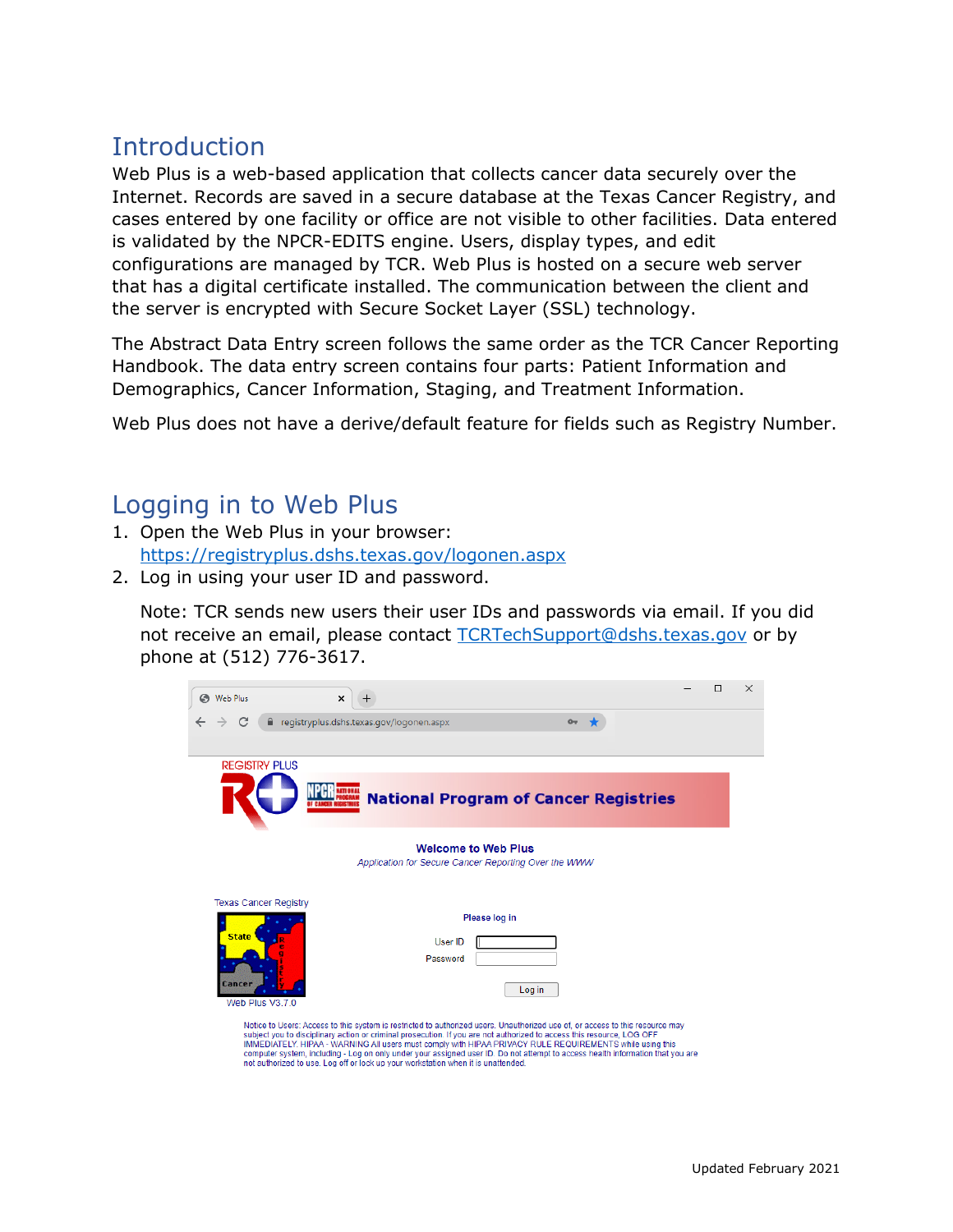# Creating a New Abstract

1. On your Web Plus homepage, click on **Facility Abstractor** under the Hospital assigned that you will be abstracting cases for.



2. Click on **New Abstract**.

Note: Web Plus times out after approximately 20 minutes of inactivity. Save your work as you abstract as unsaved information will be deleted if Web Plus times out.

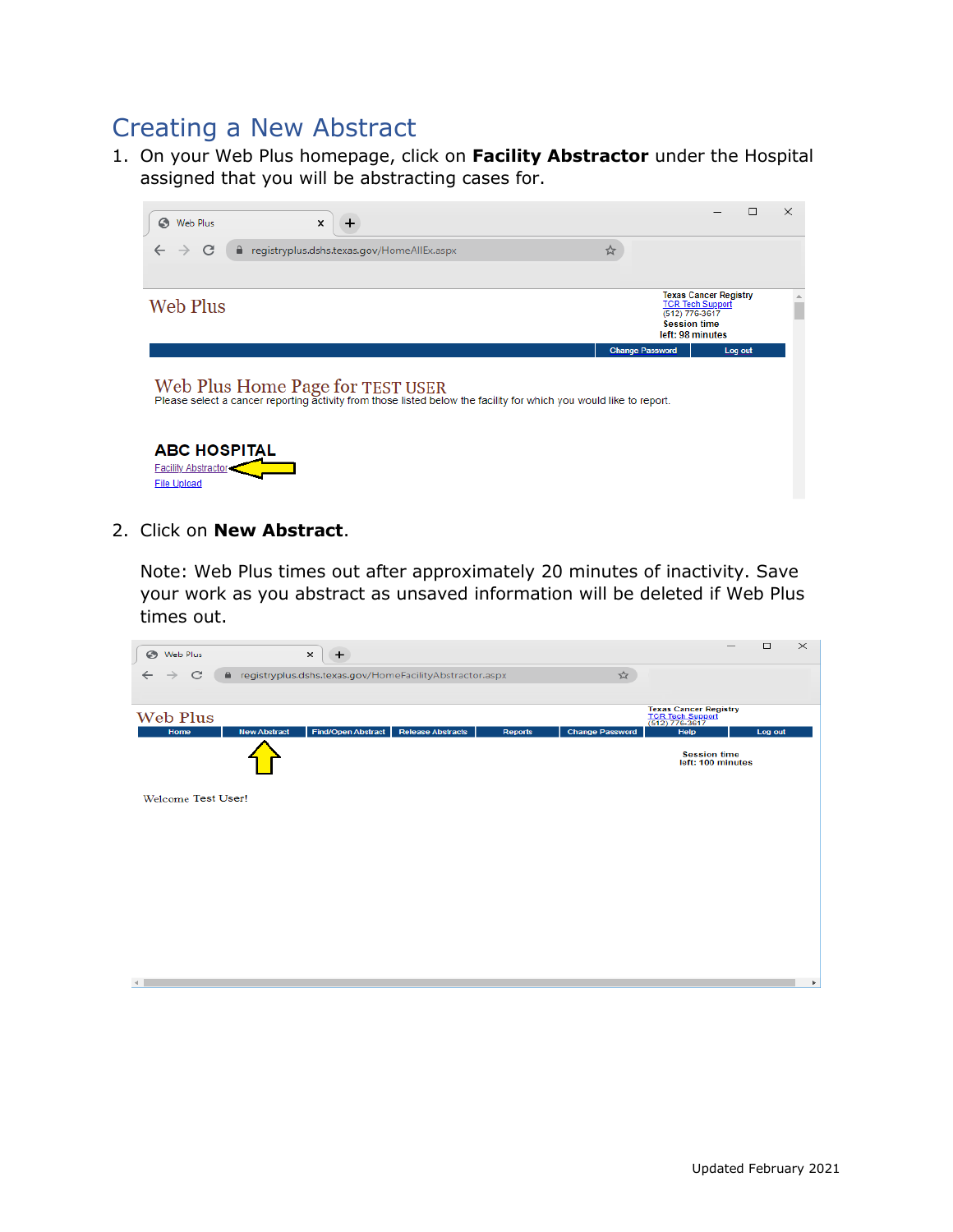- 3. Enter an abstract and click on **Save** at the bottom of the page to save the abstract to the data base. The abstract is not edited each time you save (see Figure 3).
	- The blue box with a triangle at the end of each field indicates a drop-down menu containing data choices for the field.
	- The question mark icon shows additional data entry help is available in the message area to the right of your abstract.

| Web Plus                                                            | $\times$<br>÷                                                |                                                       |                                                                                                                                                              | $\Box$<br>$\times$                                                                                                                                                             |
|---------------------------------------------------------------------|--------------------------------------------------------------|-------------------------------------------------------|--------------------------------------------------------------------------------------------------------------------------------------------------------------|--------------------------------------------------------------------------------------------------------------------------------------------------------------------------------|
|                                                                     |                                                              |                                                       |                                                                                                                                                              |                                                                                                                                                                                |
| C                                                                   | e registryplus.dshs.texas.gov/dataentrytype1.aspx?absrefid=0 |                                                       |                                                                                                                                                              | ☆                                                                                                                                                                              |
|                                                                     |                                                              |                                                       |                                                                                                                                                              |                                                                                                                                                                                |
| <b>Web Plus</b>                                                     |                                                              |                                                       |                                                                                                                                                              | <b>Texas Cancer Registry</b>                                                                                                                                                   |
| Home                                                                | <b>Find/Open Abstract</b>                                    |                                                       |                                                                                                                                                              | 1. rech Support<br>Heln                                                                                                                                                        |
|                                                                     |                                                              |                                                       |                                                                                                                                                              |                                                                                                                                                                                |
| Enter new abstract                                                  |                                                              |                                                       | <b>Add/View Comment</b>                                                                                                                                      | <b>Session time</b><br><b>Run Edits</b><br>left: 100 minutes                                                                                                                   |
|                                                                     | All data items marked with an asterisk (*) are required.     |                                                       |                                                                                                                                                              |                                                                                                                                                                                |
| Reporting Facility Number * 0 0000009999                            |                                                              | Ø                                                     | <b>Edit Errors</b><br>Help                                                                                                                                   |                                                                                                                                                                                |
| Reporting Source *                                                  |                                                              | Ø                                                     | Enter an Abstract and click on Save at the bottom of the page to save it to the                                                                              |                                                                                                                                                                                |
| Date of Adm/First Contact '                                         |                                                              | Ø                                                     |                                                                                                                                                              | database. The abstract is edited each time you save. Edit errors, if there are any, will<br>be shown in this message area. All your changes will be saved to the database even |
| Registry Number*                                                    |                                                              | ◉                                                     | If there are edit errors.                                                                                                                                    |                                                                                                                                                                                |
| Patient Medical Record # *                                          |                                                              | Ø                                                     | Data entry Help Icons                                                                                                                                        |                                                                                                                                                                                |
| Class of Case                                                       | $\overline{\textbf{v}}$                                      | ◉                                                     |                                                                                                                                                              | Special Code Lookup P icon to the left of the data item links to a searchable listing                                                                                          |
| <b>PATIENT INFORMATION/DEMOGRAPHICS</b><br><b>Patient Last Name</b> |                                                              | Ø                                                     | of terms and coded values for the data item. When a specific code in the list is<br>clicked, it is automatically filled into the abstract for the data item. |                                                                                                                                                                                |
| <b>Patient First Name</b>                                           |                                                              | Ø                                                     |                                                                                                                                                              | Calculate Field Value is icon to the left of a data item is clicked to automatically                                                                                           |
| Patient Middle Name                                                 |                                                              | Ø                                                     |                                                                                                                                                              | calculate the value for the data item from information that has been entered for other                                                                                         |
| <b>Patient Maiden Name</b>                                          |                                                              | Ø                                                     | <b>Hata</b> items                                                                                                                                            |                                                                                                                                                                                |
| Name--Alias                                                         |                                                              | $\boldsymbol{\Omega}$                                 |                                                                                                                                                              | Context-Sensitive Help @ icon to the right of each data item links to the NAACCR                                                                                               |
| <b>Patient Street Address *</b>                                     |                                                              | Ø                                                     | nformation regarding the coding of the data item.                                                                                                            | Standards for Cancer Registries Volume II: Data Standards and Data Dictionary for                                                                                              |
| Addr at DX--Supplemental                                            |                                                              | Ø                                                     | Print Preview                                                                                                                                                |                                                                                                                                                                                |
| <b>Patient City</b>                                                 |                                                              | Ø                                                     |                                                                                                                                                              |                                                                                                                                                                                |
| <b>Patient State</b>                                                | $\overline{\mathbf{v}}$                                      | $\mathbf{O}$                                          |                                                                                                                                                              |                                                                                                                                                                                |
| <b>Patient Zip Code</b>                                             |                                                              | Ø                                                     |                                                                                                                                                              |                                                                                                                                                                                |
| $\rightarrow$<br>C                                                  | e registryplus.dshs.texas.gov/dataentrytype1.aspx?absrefid=0 |                                                       |                                                                                                                                                              | ☆                                                                                                                                                                              |
|                                                                     |                                                              |                                                       |                                                                                                                                                              |                                                                                                                                                                                |
|                                                                     |                                                              |                                                       |                                                                                                                                                              | <b>Texas Cancer Registry</b>                                                                                                                                                   |
| Web Plus                                                            |                                                              |                                                       |                                                                                                                                                              | <u>TCR Tech Support</u><br>(512) 776-3617                                                                                                                                      |
| Home                                                                | <b>New Abstract</b>                                          | <b>Find/Open Abstract</b><br><b>Release Abstracts</b> | <b>Reports</b><br><b>Change Password</b>                                                                                                                     | Help<br>Log out                                                                                                                                                                |
| Enter new abstract                                                  |                                                              |                                                       |                                                                                                                                                              | <b>Session time</b>                                                                                                                                                            |
|                                                                     |                                                              |                                                       | <b>Add/View Comment</b>                                                                                                                                      | <b>Run Edits</b><br>Ö<br>left: 96 minutes                                                                                                                                      |
|                                                                     | All data items marked with an asterisk (*) are required.     |                                                       |                                                                                                                                                              |                                                                                                                                                                                |
| FIPS County Code at DX                                              | ھ                                                            | Ø                                                     | <b>Edit Errors</b><br>Help                                                                                                                                   |                                                                                                                                                                                |
| <b>DxCountry</b>                                                    | ھ                                                            | Ø                                                     | Enter an Abstract and click on Save at the bottom of the page to save it to the                                                                              | database. The abstract is edited each time you save. Edit errors, if there are any, will                                                                                       |
| <b>Patient SSN</b>                                                  |                                                              | ◉                                                     |                                                                                                                                                              | be shown in this message area. All your changes will be saved to the database even                                                                                             |
| Patient Date of Birth *                                             |                                                              | 2                                                     | f there are edit errors.                                                                                                                                     |                                                                                                                                                                                |
| <b>RPState</b>                                                      |                                                              | Ω                                                     | Data entry Help Icons                                                                                                                                        |                                                                                                                                                                                |
| <b>BPCountry</b>                                                    | £                                                            | O)                                                    |                                                                                                                                                              | Special Code Lookup icon to the left of the data item links to a searchable listing                                                                                            |
| Race 1                                                              | Race 1                                                       | П0                                                    | of terms and coded values for the data item. When a specific code in the list is                                                                             |                                                                                                                                                                                |
| Race 2'                                                             |                                                              |                                                       | clicked, it is automatically filled into the abstract for the data item.<br>X                                                                                |                                                                                                                                                                                |
| Race 3 <sup>*</sup>                                                 | 01 White                                                     |                                                       |                                                                                                                                                              | Calculate Field Value <sup>■</sup> icon to the left of a data item is clicked to automatically                                                                                 |
| Race 4*                                                             | 02 Black<br>03 Americn Indian, Aleutian, or Eskimo           |                                                       | data items.                                                                                                                                                  | calculate the value for the data item from information that has been entered for other                                                                                         |
| Race 5*                                                             | 04 Chinese                                                   |                                                       |                                                                                                                                                              |                                                                                                                                                                                |
| Spanish/Hispanic Origin                                             | 05 Japanese                                                  |                                                       |                                                                                                                                                              | Context-Sensitive Help @ icon to the right of each data item links to the NAACCR<br>Standards for Cancer Registries Volume II: Data Standards and Data Dictionary for          |
| Patient Sex *                                                       | 06 Filipino                                                  |                                                       | nformation regarding the coding of the data item.                                                                                                            |                                                                                                                                                                                |
| Text--Usual Industry                                                | 07 Hawaiian<br>08 Korean                                     |                                                       | Print Preview                                                                                                                                                |                                                                                                                                                                                |
| <b>Text--Usual Occupation</b>                                       | 10 Vietnamese                                                |                                                       |                                                                                                                                                              |                                                                                                                                                                                |
|                                                                     |                                                              |                                                       |                                                                                                                                                              |                                                                                                                                                                                |
| Other Pertinent Informati 11 Laotian                                |                                                              |                                                       |                                                                                                                                                              |                                                                                                                                                                                |
|                                                                     | 12 Hmono                                                     |                                                       |                                                                                                                                                              |                                                                                                                                                                                |

Save Click to save the abstract and run data Edits. See the box to the right for Edits results each time the abstract is saved.

Note: All edit errors must be resolved to complete and release the abstract to TCR. Although edit warnings are for your information and are not required to be corrected prior to completion of the abstract, all edits must be resolved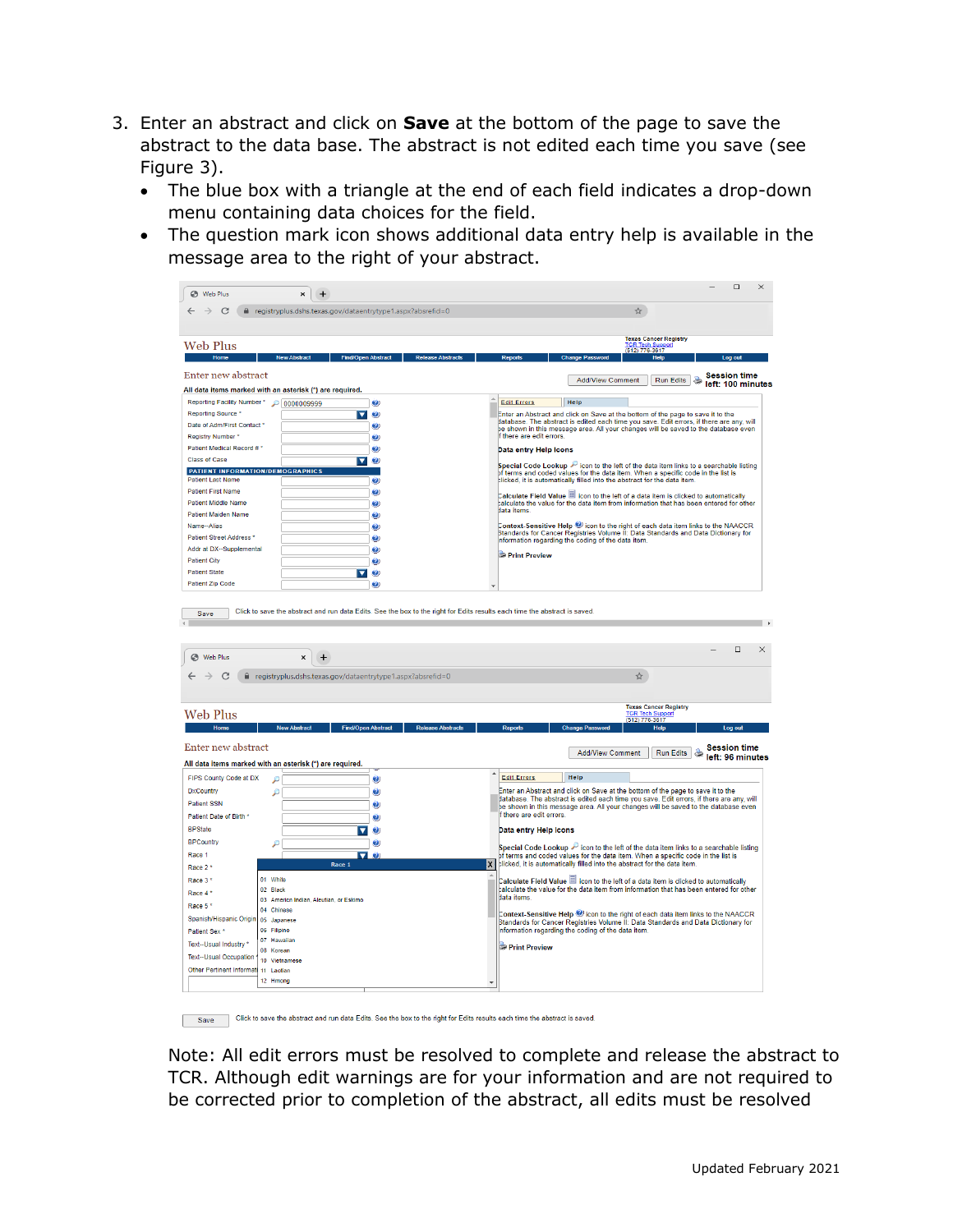prior to releasing the abstract to TCR. Once an abstract is released the abstractor cannot make additional changes to the abstract. If additional updates need to be made after an abstract is released, contact your TCR Regional Representative.

| Web Plus                                                                                | $\mathsf{x}$<br>$+$ |                                                                                                                            |                          |                                                                                                                                                                                                                                                     |                                   |  |                                                                                                                                                                  |   |                                                                           |   | П                                        | × |
|-----------------------------------------------------------------------------------------|---------------------|----------------------------------------------------------------------------------------------------------------------------|--------------------------|-----------------------------------------------------------------------------------------------------------------------------------------------------------------------------------------------------------------------------------------------------|-----------------------------------|--|------------------------------------------------------------------------------------------------------------------------------------------------------------------|---|---------------------------------------------------------------------------|---|------------------------------------------|---|
| С                                                                                       |                     | la registryplus.dshs.texas.gov/dataentrytype1.aspx?absrefid=0                                                              |                          |                                                                                                                                                                                                                                                     |                                   |  |                                                                                                                                                                  | ☆ |                                                                           |   |                                          |   |
|                                                                                         |                     |                                                                                                                            |                          |                                                                                                                                                                                                                                                     |                                   |  |                                                                                                                                                                  |   |                                                                           |   |                                          |   |
| Web Plus                                                                                |                     |                                                                                                                            |                          |                                                                                                                                                                                                                                                     |                                   |  |                                                                                                                                                                  |   | <b>Texas Cancer Registry</b><br><b>TCR Tech Support</b><br>(512) 776-3617 |   |                                          |   |
| Home                                                                                    | <b>New Abstract</b> | <b>Find/Open Abstract</b>                                                                                                  | <b>Release Abstracts</b> |                                                                                                                                                                                                                                                     | <b>Reports</b>                    |  | <b>Change Password</b>                                                                                                                                           |   | <b>Help</b>                                                               |   | Log out                                  |   |
| Enter new abstract                                                                      |                     |                                                                                                                            |                          |                                                                                                                                                                                                                                                     |                                   |  | <b>Add/View Comment</b>                                                                                                                                          |   | <b>Run Edits</b>                                                          | à | <b>Session time</b><br>left: 100 minutes |   |
| All data items marked with an asterisk (*) are required.<br>Reporting Facility Number * |                     | Ø                                                                                                                          |                          |                                                                                                                                                                                                                                                     | <b>Edit Errors</b>                |  | <b>Help</b>                                                                                                                                                      |   |                                                                           |   |                                          |   |
| Reporting Source *                                                                      |                     | $\overline{\mathbf{v}}$<br>Ø                                                                                               |                          |                                                                                                                                                                                                                                                     |                                   |  |                                                                                                                                                                  |   |                                                                           |   |                                          |   |
| Date of Adm/First Contact *                                                             |                     | $\bullet$                                                                                                                  |                          |                                                                                                                                                                                                                                                     | $-FDIT$ RESULT $---$              |  |                                                                                                                                                                  |   |                                                                           |   |                                          |   |
| Registry Number*                                                                        |                     | $\bullet$                                                                                                                  |                          |                                                                                                                                                                                                                                                     |                                   |  | <b>Editset Name: TCRCRV18 Abstract</b>                                                                                                                           |   |                                                                           |   |                                          |   |
| Patient Medical Record #*                                                               |                     | Ø                                                                                                                          |                          |                                                                                                                                                                                                                                                     |                                   |  | There are edit errors and/or edit warnings for the abstract. Error or warning                                                                                    |   |                                                                           |   |                                          |   |
| Class of Case                                                                           | 10                  | $\overline{\phantom{a}}$<br>Ø                                                                                              |                          | messages along with a list of fields and values checked by the edit are listed<br>below each failed or warned edit. Click on a field below any error or warning<br>message to move to it in the data entry area and make corrections. Click Save to |                                   |  |                                                                                                                                                                  |   |                                                                           |   |                                          |   |
| PATIENT INFORMATION/DEMOGRAPHICS                                                        |                     |                                                                                                                            |                          |                                                                                                                                                                                                                                                     |                                   |  | save your corrections and rerun edits.                                                                                                                           |   |                                                                           |   |                                          |   |
| <b>Patient Last Name</b>                                                                |                     | Ø                                                                                                                          |                          |                                                                                                                                                                                                                                                     |                                   |  | Note: All edit errors must be resolved in order to complete and release the                                                                                      |   |                                                                           |   |                                          |   |
| <b>Patient First Name</b>                                                               |                     | Ø                                                                                                                          |                          |                                                                                                                                                                                                                                                     |                                   |  | abstract to the central registry. Although edit warnings are for your information and                                                                            |   |                                                                           |   |                                          |   |
| Patient Middle Name                                                                     |                     | $\bullet$                                                                                                                  |                          |                                                                                                                                                                                                                                                     |                                   |  | are not required to be corrected prior to completion of the abstract, if at all<br>possible effort should be made to resolve any warnings prior to releasing the |   |                                                                           |   |                                          |   |
| <b>Patient Maiden Name</b>                                                              |                     | Ø                                                                                                                          |                          |                                                                                                                                                                                                                                                     | abstract to the central registry. |  |                                                                                                                                                                  |   |                                                                           |   |                                          |   |
| Name-Alias                                                                              |                     | $\bullet$                                                                                                                  |                          |                                                                                                                                                                                                                                                     | Total edit errors: 62             |  |                                                                                                                                                                  |   |                                                                           |   |                                          |   |
| Patient Street Address *                                                                | 1100 W 49TH ST      | ◉                                                                                                                          |                          |                                                                                                                                                                                                                                                     |                                   |  | 1. Missing Critical Field: Date of Adm/First Contact                                                                                                             |   |                                                                           |   |                                          |   |
| Addr at DX--Supplemental                                                                |                     | $\bullet$                                                                                                                  |                          |                                                                                                                                                                                                                                                     |                                   |  | 2. Missing Critical Field: Registry Number                                                                                                                       |   |                                                                           |   |                                          |   |
| <b>Patient City</b>                                                                     | <b>AUSTIN</b>       | 0                                                                                                                          |                          |                                                                                                                                                                                                                                                     |                                   |  | 3. Missing Critical Field: Patient Medical Record #<br>4. Missing Critical Field: Patient Date of Birth                                                          |   |                                                                           |   |                                          |   |
| <b>Patient State</b>                                                                    |                     | ▼<br>Ø                                                                                                                     |                          |                                                                                                                                                                                                                                                     |                                   |  | 5. Missing Critical Field: Race 2                                                                                                                                |   |                                                                           |   |                                          |   |
| <b>Patient Zip Code</b>                                                                 |                     | ❷                                                                                                                          |                          |                                                                                                                                                                                                                                                     |                                   |  | 6. Missing Critical Field: Race 3<br>7. Missing Critical Field: Race 4                                                                                           |   |                                                                           |   |                                          |   |
|                                                                                         |                     |                                                                                                                            |                          |                                                                                                                                                                                                                                                     |                                   |  |                                                                                                                                                                  |   |                                                                           |   |                                          |   |
| Save                                                                                    |                     | Click to save the abstract and run data Edits. See the box to the right for Edits results each time the abstract is saved. |                          |                                                                                                                                                                                                                                                     |                                   |  |                                                                                                                                                                  |   |                                                                           |   |                                          |   |
|                                                                                         |                     |                                                                                                                            |                          |                                                                                                                                                                                                                                                     |                                   |  |                                                                                                                                                                  |   |                                                                           |   |                                          |   |

4. To correct errors in your abstract, click on an error message to move to that field in the data entry area and make corrections. Click **Save** to save your corrections and select **Run Edits**.



**Note:** If your abstract has passed all edits but you have not entered all information needed to complete your abstract, **do not** release your abstract to TCR. Click on No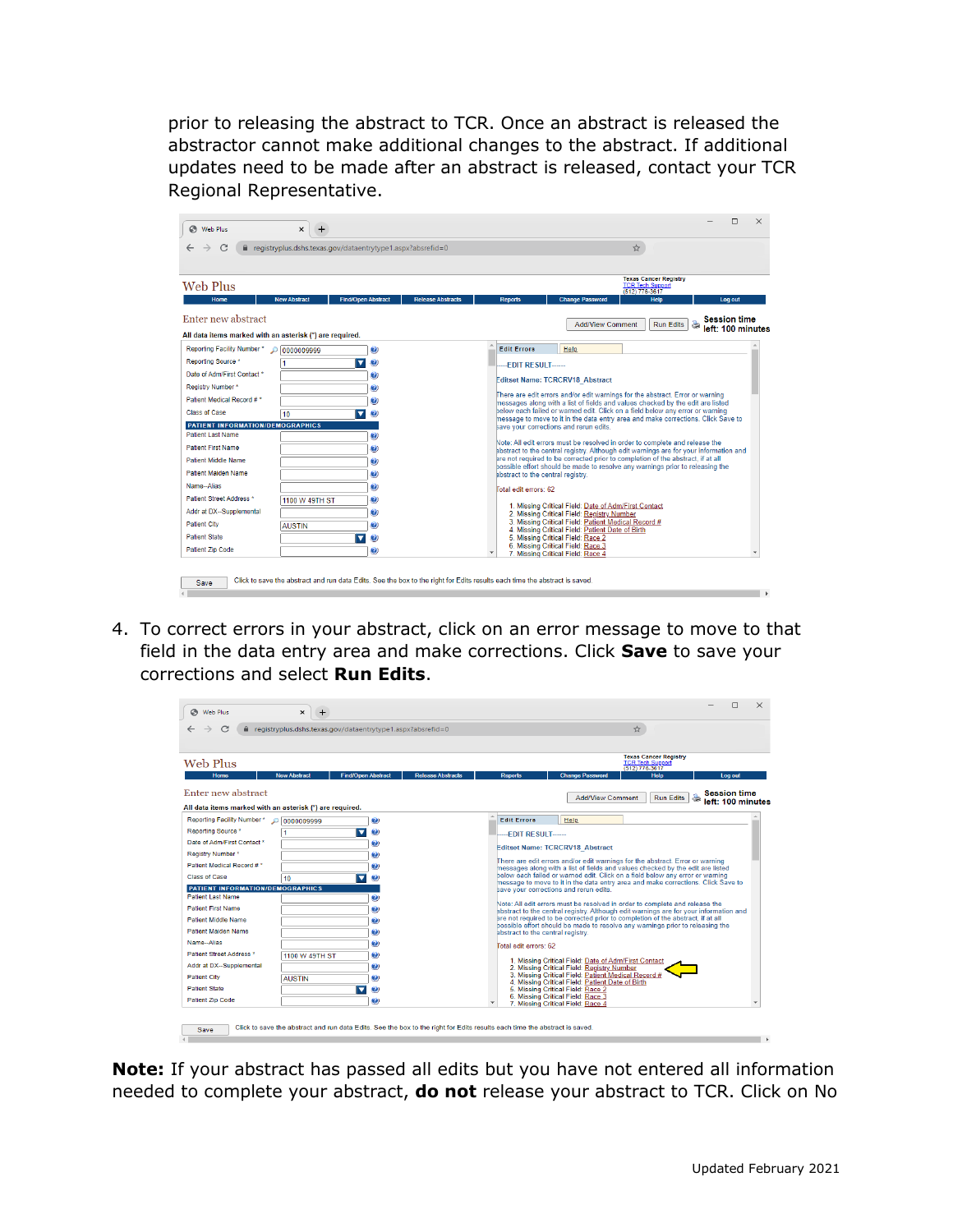to save and return later. If you release your abstract, you will no longer be able to edit it.

| C<br>$\leftarrow$                                        |                     | la registryplus.dshs.texas.gov/dataentrytype1.aspx?absrefid=0 |                          |                         |                                                                                                                         |                         | ☆         |                                                                 |   |                     |
|----------------------------------------------------------|---------------------|---------------------------------------------------------------|--------------------------|-------------------------|-------------------------------------------------------------------------------------------------------------------------|-------------------------|-----------|-----------------------------------------------------------------|---|---------------------|
| Web Plus<br>Home                                         | <b>New Abstract</b> | <b>Find/Open Abstract</b>                                     | <b>Release Abstracts</b> |                         | <b>Reports</b>                                                                                                          | <b>Change Password</b>  |           | <b>Texas Cancer Registry</b><br>TCR Tech Support<br><b>Help</b> |   | Log out             |
| Enter new abstract                                       |                     |                                                               |                          |                         |                                                                                                                         | <b>Add/View Comment</b> |           | <b>Run Edits</b>                                                | 8 | <b>Session time</b> |
| All data items marked with an asterisk (*) are required. |                     |                                                               |                          |                         |                                                                                                                         |                         |           |                                                                 |   | left: 100 minutes   |
| Reporting Facility Number*                               | $\log$ 0000009999   | $\bullet$                                                     |                          |                         | <b>Edit Errors</b>                                                                                                      | Help                    |           |                                                                 |   |                     |
| Reporting Source *                                       |                     | $\overline{\mathbf{v}}$<br>$\bullet$                          |                          |                         | --EDIT RESULT------                                                                                                     |                         |           |                                                                 |   |                     |
| Date of Adm/First Contact *                              | 20190101            | 0                                                             |                          |                         |                                                                                                                         |                         |           |                                                                 |   |                     |
| Registry Number*                                         | 201900001           | Ø                                                             |                          |                         | <b>Editset Name: TCRCRV18 Abstract</b>                                                                                  |                         |           |                                                                 |   |                     |
| Patient Medical Record #*                                | 1234567             | $\bullet$                                                     |                          |                         | This abstract passed all edits and can be released to your central cancer registry.<br>Do you want to release it?   Yes |                         | <b>No</b> |                                                                 |   |                     |
| Class of Case                                            | 10                  | $\blacktriangledown$<br>$\bullet$                             |                          |                         |                                                                                                                         |                         |           |                                                                 |   |                     |
| PATIENT INFORMATION/DEMOGRAPHICS                         |                     |                                                               |                          |                         |                                                                                                                         |                         |           |                                                                 |   |                     |
| <b>Patient Last Name</b>                                 | <b>BONNET</b>       | $\bullet$                                                     |                          |                         |                                                                                                                         |                         |           |                                                                 |   |                     |
| <b>Patient First Name</b>                                | <b>BLUE</b>         | O                                                             |                          |                         |                                                                                                                         |                         |           |                                                                 |   |                     |
| Patient Middle Name                                      |                     | $\bullet$                                                     |                          |                         |                                                                                                                         |                         |           |                                                                 |   |                     |
| <b>Patient Maiden Name</b>                               |                     | O                                                             |                          |                         |                                                                                                                         |                         |           |                                                                 |   |                     |
| Name-Alias                                               |                     | 0                                                             |                          |                         |                                                                                                                         |                         |           |                                                                 |   |                     |
| Patient Street Address *                                 | 1100 W 49TH ST      | O                                                             |                          |                         |                                                                                                                         |                         |           |                                                                 |   |                     |
| Addr at DX--Supplemental                                 |                     | $\bm{v}$                                                      |                          |                         |                                                                                                                         |                         |           |                                                                 |   |                     |
| <b>Patient City</b>                                      | <b>AUSTIN</b>       | $\bullet$                                                     |                          |                         |                                                                                                                         |                         |           |                                                                 |   |                     |
| <b>Patient State</b>                                     | <b>TX</b>           | $\bullet$<br>▼                                                |                          |                         |                                                                                                                         |                         |           |                                                                 |   |                     |
| <b>Patient Zip Code</b>                                  | 78749               | 0                                                             |                          | $\overline{\mathbf{v}}$ |                                                                                                                         |                         |           |                                                                 |   |                     |

Save

and the control of the state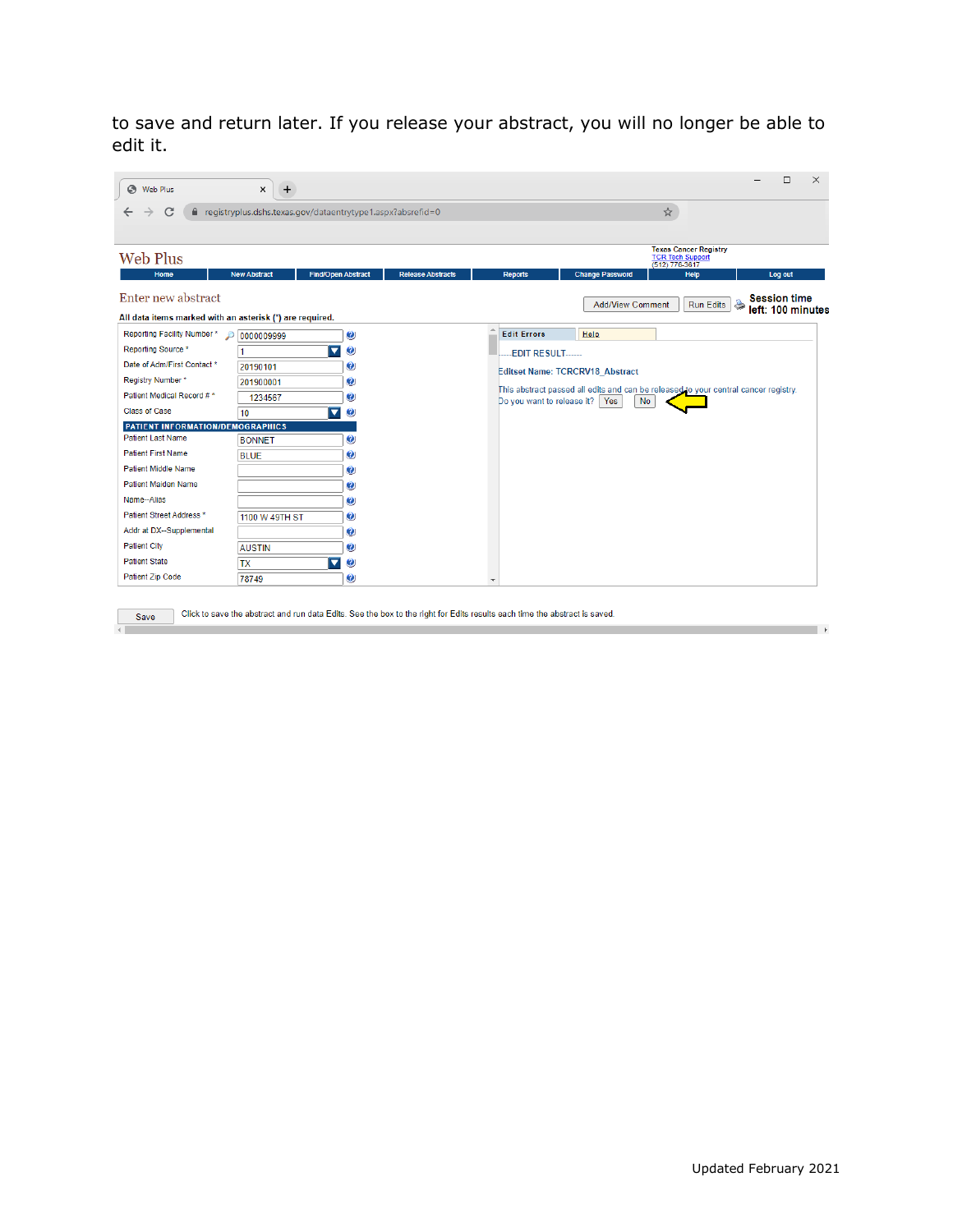# Finding and Opening a Saved Abstract

1. From the facility abstractor page, click on **Find/Open Abstract.** To view a listing of all abstracts, click Find.



2. To search for a saved abstract for a specific patient, enter the patient's first or last name in the Name box or social security number in the Social Security box. Click on **Open**.

| Web Plus                                                                                                                                                                               |                     | $\pmb{\times}$<br>$\div$                                                                                                                    |                           |                                                                                  |                          |                   |                |           |                        |                                           |                              |         | п | $\times$ |
|----------------------------------------------------------------------------------------------------------------------------------------------------------------------------------------|---------------------|---------------------------------------------------------------------------------------------------------------------------------------------|---------------------------|----------------------------------------------------------------------------------|--------------------------|-------------------|----------------|-----------|------------------------|-------------------------------------------|------------------------------|---------|---|----------|
| C                                                                                                                                                                                      |                     | eqistryplus.dshs.texas.gov/frmfindabstracthospitaluser.aspx                                                                                 |                           |                                                                                  |                          |                   |                |           |                        | ☆                                         |                              |         |   |          |
|                                                                                                                                                                                        |                     |                                                                                                                                             |                           |                                                                                  |                          |                   |                |           |                        |                                           |                              |         |   |          |
| Web Plus                                                                                                                                                                               |                     |                                                                                                                                             |                           |                                                                                  |                          |                   |                |           |                        | <b>TCR Tech Support</b><br>(512) 776-3617 | <b>Texas Cancer Registry</b> |         |   |          |
| <b>Home</b>                                                                                                                                                                            | <b>New Abstract</b> |                                                                                                                                             | <b>Find/Open Abstract</b> |                                                                                  | <b>Release Abstracts</b> |                   | <b>Reports</b> |           | <b>Change Password</b> |                                           | <b>Help</b>                  | Log out |   |          |
| Find Abstract                                                                                                                                                                          |                     |                                                                                                                                             |                           |                                                                                  |                          |                   |                |           |                        |                                           |                              |         |   |          |
| To view a listing of all abstracts, click Find.<br>To find an abstract for a specific patient, enter the patient's first or last name in the Name box or social security number in the |                     |                                                                                                                                             |                           |                                                                                  |                          |                   |                |           |                        |                                           |                              |         |   |          |
| Social Security box below, and click Find. Search on partial name and social security is supported.                                                                                    |                     |                                                                                                                                             |                           |                                                                                  |                          |                   |                |           |                        |                                           |                              |         |   |          |
| You can also search by abstract status and/or source by selecting from the drop-down lists provided.                                                                                   |                     |                                                                                                                                             |                           |                                                                                  |                          |                   |                |           |                        |                                           |                              |         |   |          |
| Name                                                                                                                                                                                   |                     | <b>Social Security</b>                                                                                                                      |                           | Status All                                                                       |                          | $\vee$ Source All |                | v         |                        |                                           |                              |         |   |          |
| Find                                                                                                                                                                                   |                     |                                                                                                                                             |                           |                                                                                  |                          |                   |                |           |                        |                                           |                              |         |   |          |
|                                                                                                                                                                                        |                     | Total abstracts: 38. Locate the abstract of interest, and click on either the Open or Delete link in the Actions column of the table below. |                           |                                                                                  |                          |                   |                |           |                        |                                           |                              |         |   |          |
| <b>Action</b>                                                                                                                                                                          | AbsRefID Last Name  | <b>First Name DxDate</b>                                                                                                                    |                           | Social Security Birth Date Primary Site Laterality Abstractor Edit Errors Status |                          |                   |                |           |                        |                                           | <b>Source</b>                |         |   |          |
| Open Delete 1472875                                                                                                                                                                    | <b>BONNET</b>       | <b>BLUE</b>                                                                                                                                 | 01/01/2019 999999999      |                                                                                  | 01/01/1950 C619          |                   | $\overline{0}$ | <b>AV</b> | 10                     | Complete                                  | <b>Facility Abstractor</b>   |         |   |          |
|                                                                                                                                                                                        |                     |                                                                                                                                             |                           |                                                                                  |                          |                   |                |           |                        |                                           |                              |         |   |          |
|                                                                                                                                                                                        |                     |                                                                                                                                             |                           |                                                                                  |                          |                   |                |           |                        |                                           |                              |         |   |          |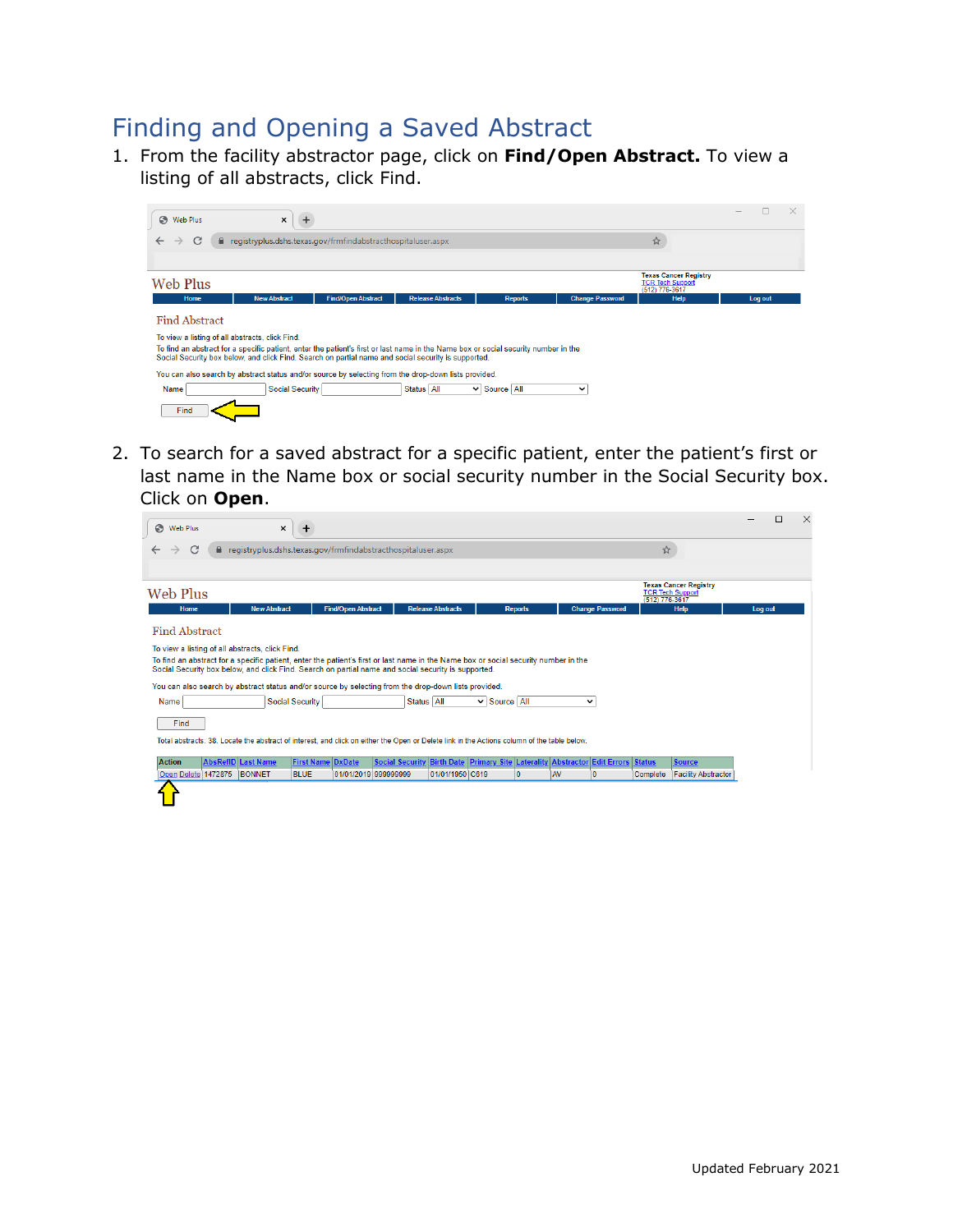3. Once the information has been entered and the abstract is fully complete, click on Yes to release the abstract to TCR. A message will appear indicating that the abstract has been released to the central cancer registry.

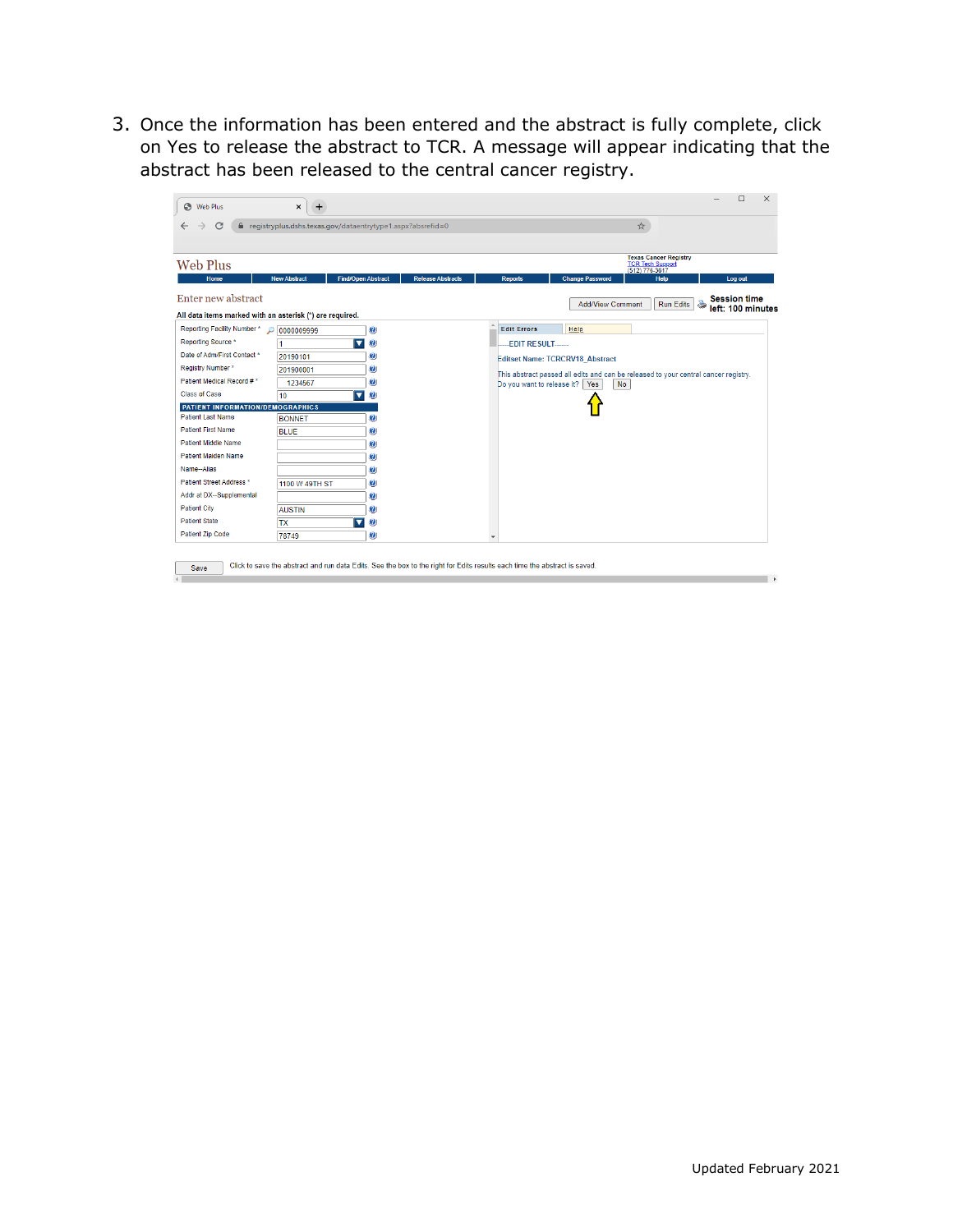# Releasing Abstracts

- 1. For abstracts that are fully completed and ready for release, select the **Release Abstract** tab in the menu bar.
- 2. Select the abstracts that you want to release to TCR by checking the box in the release column.
- 3. Click the **Release Selected Abstracts** button.



Please select the abstracts that you would like to release to your central registry by checking the box in the Release column. Then click the Release Selected

| would be available to be a memory of the part. These that that will completed about the available for release, |               |                   |            |                |                     |                     |         |  |  |  |
|----------------------------------------------------------------------------------------------------------------|---------------|-------------------|------------|----------------|---------------------|---------------------|---------|--|--|--|
| AbsRefID                                                                                                       | Last Name     | <b>First Name</b> | Abstractor | Diagnosis Date | <b>Primary Site</b> | Date Case Completed | Release |  |  |  |
| 1472875                                                                                                        | <b>BONNET</b> | <b>BLUE</b>       |            | 01/01/2019     | C619                | 02/02/2021          |         |  |  |  |

| Select All | Unselect All | <b>Release Selected Abstracts</b> |  |
|------------|--------------|-----------------------------------|--|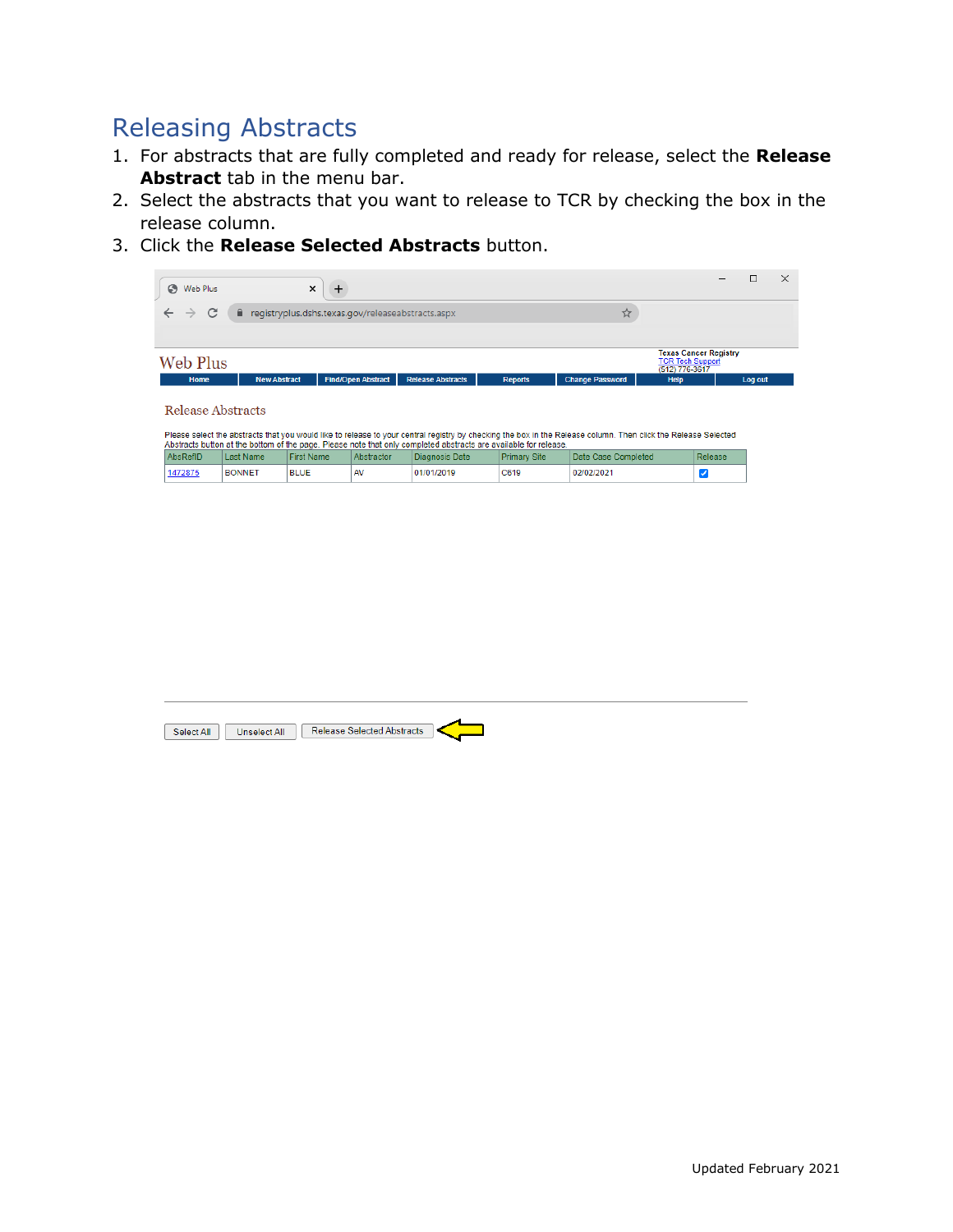# Web Plus Reports

Multiple reports are available to Web Plus abstractors. This table describes the information available in each report.

| This report                                         | Lists                                                                                                                                                             |
|-----------------------------------------------------|-------------------------------------------------------------------------------------------------------------------------------------------------------------------|
| <b>Local Reports</b>                                |                                                                                                                                                                   |
| Abstracts Submitted Sorted by<br>Abstractor         | All abstracts that a facility has released within a given<br>timeframe. The abstracts are sorted first by the name<br>of the abstractor and then by patient name. |
| Abstracts Accessed Sorted by<br><b>Patient Name</b> | All abstracts that a facility has released within a given<br>timeframe sorted by patient name.                                                                    |
| Descriptive Statistics on Released<br>Abstracts     | Descriptive statistics on released abstracts such as<br>demographics and site group.                                                                              |
| <b>Activity Report</b>                              | The number of released and unreleased abstracts for<br>each month of the selected date range.                                                                     |
| <b>Audit Reports</b>                                |                                                                                                                                                                   |
| System Logins                                       | The users from your facility and their times for logging<br>in and out of Web Plus within a selected date range.                                                  |
| <b>Abstract Updates</b>                             | The dates and times that abstracts from your facility<br>have been updated.                                                                                       |
| <b>Abstract Searches</b>                            | The abstractor, the date, and time for all searches for<br>abstracts at your facility.                                                                            |
| <b>Abstract Deletions</b>                           | The dates and times that abstracts have been deleted<br>at your facility.                                                                                         |
| <b>Abstract Releases</b>                            | Information about abstracts released from your facility<br>including release time, date, and abstractor.                                                          |

To view a report, select **Reports** from the menu bar. Then click the name of the report you want to view. It will open in a separate window.

| S Web Plus<br>$\times$<br>+                                                                             |                          |                |                        |                                                                           | п       | $\times$ |
|---------------------------------------------------------------------------------------------------------|--------------------------|----------------|------------------------|---------------------------------------------------------------------------|---------|----------|
| C<br>e registryplus.dshs.texas.gov/localreports.aspx<br>$\rightarrow$                                   |                          |                | ☆                      |                                                                           |         |          |
|                                                                                                         |                          |                |                        |                                                                           |         |          |
| Web Plus                                                                                                |                          |                |                        | <b>Texas Cancer Registry</b><br><b>TCR Tech Support</b><br>(512) 776-3617 |         |          |
| <b>Find/Open Abstract</b><br><b>New Abstract</b><br>Home                                                | <b>Release Abstracts</b> | <b>Reports</b> | <b>Change Password</b> | <b>Help</b>                                                               | Log out |          |
| <b>Local Reports</b>                                                                                    |                          |                |                        |                                                                           |         |          |
| <b>Abstracts Submitted Sorted by Abstractor</b>                                                         |                          |                |                        |                                                                           |         |          |
| <b>Abstracts Accessed Sorted by Patient Name</b><br><b>Descriptive Statistics on Released Abstracts</b> |                          |                |                        |                                                                           |         |          |
| <b>Activity Report</b>                                                                                  |                          |                |                        |                                                                           |         |          |
| <b>Facility Outstanding DCO Abstract Listing Report</b>                                                 |                          |                |                        |                                                                           |         |          |
| <b>Facility Outstanding Pathology Abstract Listing Report</b>                                           |                          |                |                        |                                                                           |         |          |
| <b>HIPAA Accounting of Disclosure Report</b>                                                            |                          |                |                        |                                                                           |         |          |
| <b>Audit Reports</b>                                                                                    |                          |                |                        |                                                                           |         |          |
| <b>System Log-ins</b>                                                                                   |                          |                |                        |                                                                           |         |          |
| <b>Abstract Updates</b>                                                                                 |                          |                |                        |                                                                           |         |          |
| <b>Abstract Searches</b>                                                                                |                          |                |                        |                                                                           |         |          |
| <b>Abstract Deletions</b>                                                                               |                          |                |                        |                                                                           |         |          |
| <b>Abstract Releases</b>                                                                                |                          |                |                        |                                                                           |         |          |
|                                                                                                         |                          |                |                        |                                                                           |         |          |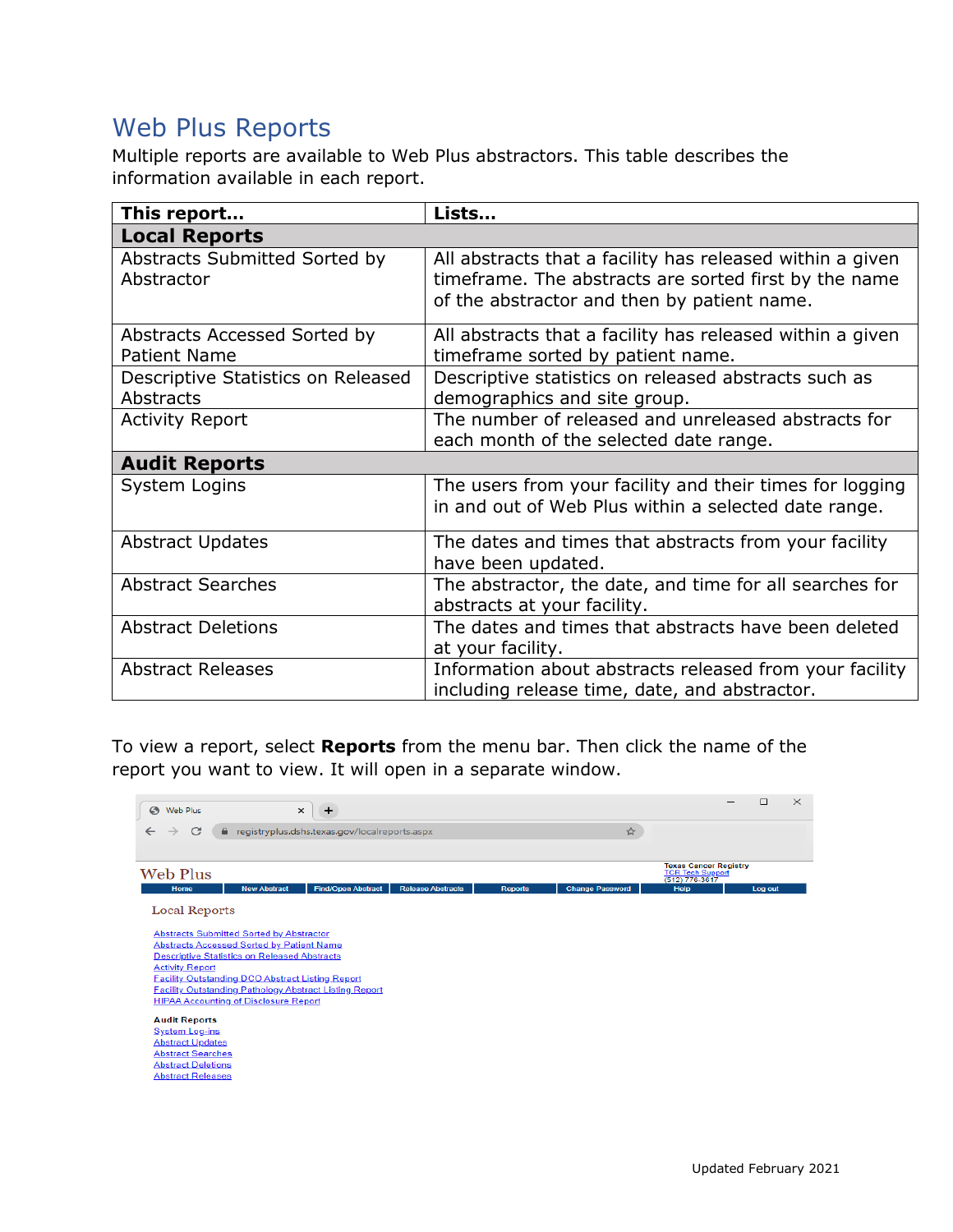# Examples of Web Plus Reports

### Local Reports

#### Abstracts Submitted Sorted by Abstractor

| 2/2/2021 10:20:53 AM<br>Texas Cancer RegistryABC HOSPITALWeb Plus Cancer Abstract Submissions by Abstractor                             |                   |                         |                   |                       |                     |             |                 |       |                     |                                             |                                           |
|-----------------------------------------------------------------------------------------------------------------------------------------|-------------------|-------------------------|-------------------|-----------------------|---------------------|-------------|-----------------|-------|---------------------|---------------------------------------------|-------------------------------------------|
| <b>Printable Report</b><br>四<br>To:<br>Choose a date range:<br>4.3<br>From: 01/02/2012<br>02/02/2021<br>Select<br><b>Abstractor: CD</b> |                   |                         |                   |                       |                     |             |                 |       |                     |                                             |                                           |
|                                                                                                                                         |                   |                         |                   |                       |                     |             |                 |       |                     |                                             |                                           |
| <b>Patient Name</b>                                                                                                                     | Social Security # | <b>Medical Record #</b> | <b>Birth Date</b> | <b>Diagnosis Date</b> | <b>Primary Site</b> | Laterality  | <b>Behavior</b> | Grade | <b>Date Created</b> | <b>Date Completed</b><br>(Lag Time in Days) | <b>Date Released</b><br>(Lag Time in Days |
| <b>TEST, JACK</b>                                                                                                                       | 999999999         | 11111111111             | 09/19/1956        | 01/01/2014            | C619                | $\mathbf 0$ | 3               | 3     | 2/7/2014            | 02/07/2014 (0 d)                            | 02/07/2014 (0 d)                          |
| <b>Abstractor: sp</b>                                                                                                                   |                   |                         |                   |                       |                     |             |                 |       |                     |                                             |                                           |
| <b>Patient Name</b>                                                                                                                     | Social Security # | <b>Medical Record #</b> | <b>Birth Date</b> | <b>Diagnosis Date</b> | <b>Primary Site</b> | Laterality  | <b>Behavior</b> | Grade | <b>Date Created</b> | <b>Date Completed</b><br>(Lag Time in Days) | <b>Date Released</b><br>(Lag Time in Days |
| GONE, AWAY                                                                                                                              | 454545454         | 234568                  | 05/05/1960        | 05/05/2012            | C <sub>259</sub>    | $\mathbf 0$ | 3               | 9     | 2/7/2014            | 02/07/2014 (0 d)                            | 02/07/2014 (0 d)                          |
| <b>Abstractor: TU</b>                                                                                                                   |                   |                         |                   |                       |                     |             |                 |       |                     |                                             |                                           |
| <b>Patient Name</b>                                                                                                                     | Social Security # | <b>Medical Record #</b> | <b>Birth Date</b> | <b>Diagnosis Date</b> | <b>Primary Site</b> | Laterality  | <b>Behavior</b> | Grade | <b>Date Created</b> | <b>Date Completed</b><br>(Lag Time in Days) | <b>Date Released</b><br>(Lag Time in Days |
| <b>BONNET, BLUE</b>                                                                                                                     | 464331234         | 00000023335             | 05/03/1933        | 01/05/2011            | C421                | $\bf{0}$    | з               | 6     | 8/27/2012           | 08/27/2012 (0 d)                            | 08/27/2012 (0 d)                          |
| <b>CRAB, DUSTY</b>                                                                                                                      | 999999999         | 00000089999             | 02/15/1930        | 01/20/2009            | C619                | $\mathbf 0$ | 3               |       | 8/27/2012           | 08/27/2012 (0 d)                            | 08/27/2012 (0 d)                          |
| DOE . JOHN                                                                                                                              | 999999999         | 00000032333             | 08/15/1927        | 05/16/2010            | C189                | $\bf{0}$    | 3               | 2     | 8/27/2012           | 08/27/2012 (0 d)                            | 08/27/2012 (0 d)                          |

### Abstracts Accessed Sorted by Abstractor

| 2/2/2021 10:22:20 AM   | Texas Cancer Registry ABC HOSPITAL Web Plus Cancer Abstracts Accesses |                          |     |                         |                   |                       |                     |            |                |                         |  |
|------------------------|-----------------------------------------------------------------------|--------------------------|-----|-------------------------|-------------------|-----------------------|---------------------|------------|----------------|-------------------------|--|
| Choose a date range:   | From: 03/02/2020                                                      | 聖                        | To: | 1,2<br>02/02/2021       | Select            |                       |                     |            |                | <b>Printable Report</b> |  |
| <b>Patient Name</b>    |                                                                       | <b>Social Security #</b> |     | <b>Medical Record #</b> | <b>Birth Date</b> | <b>Diagnosis Date</b> | <b>Primary Site</b> | Laterality | <b>User ID</b> | Date & Time Accessed    |  |
| <b>BONNET, BLUE</b>    |                                                                       | 464331234                |     | 00000023335             | 05/03/1933        | 01/05/2011            | C421                |            | 0 ABSJVASQUEZ  | 3/9/2020 1:52:00 PM     |  |
| <b>BONNET, BLUE</b>    |                                                                       | 464331234                |     | 00000023335             | 05/03/1933        | 01/05/2011            | C421                |            | 0 ABSJVASQUEZ  | 8/21/2020 3:40:00 PM    |  |
| <b>BONNET, BLUE</b>    |                                                                       | 464331234                |     | 00000023335             | 05/03/1933        | 01/05/2011            | C421                |            | 0 ABSJVASQUEZ  | 8/21/2020 3:41:00 PM    |  |
| <b>BONNET, BLUE</b>    |                                                                       | 464331234                |     | 00000023335             | 05/03/1933        | 01/05/2011            | C421                |            | 0 ABSJVASQUEZ  | 9/22/2020 8:27:00 AM    |  |
| <b>BONNET, BLUE</b>    |                                                                       | 999999999                |     | 1234567                 | 01/01/1950        | 01/01/2019            | C619                |            | 0 ABSVASQUEZA  | 2/2/2021 10:01:00 AM    |  |
| <b>COWBOYS, DALLAS</b> |                                                                       | 999999999                |     | 00000056988             | 05/15/1961        | 01/19/2016            | C619                |            | 0 ABSVASQUEZA  | 12/14/2020 10:49:00 AM  |  |
| <b>COWBOYS, DALLAS</b> |                                                                       | 999999999                |     | 00000056988             | 05/15/1961        | 01/19/2016            | C619                |            | 0 ABSVASQUEZA  | 8/21/2020 10:27:00 AM   |  |
| <b>COWBOYS, DALLAS</b> |                                                                       | 999999999                |     | 00000056988             | 05/15/1961        | 01/19/2016            | C619                |            | 0 ABSVASQUEZA  | 8/21/2020 10:52:00 AM   |  |
| <b>COWBOYS, DALLAS</b> |                                                                       | 999999999                |     | 00000056988             | 05/15/1961        | 01/19/2016            | C619                |            | 0 ABSVASQUEZA  | 8/21/2020 10:16:00 AM   |  |
| <b>COWBOYS, DALLAS</b> |                                                                       | 999999999                |     | 00000056988             | 05/15/1961        | 01/19/2016            | C619                |            | 0 ABSVASQUEZA  | 8/21/2020 10:23:00 AM   |  |
| <b>COWBOYS, DALLAS</b> |                                                                       | 999999999                |     | 00000056988             | 05/15/1961        | 01/19/2016            | C619                |            | 0 ABSJVASQUEZ  | 3/4/2020 10:19:00 AM    |  |
| DOW, CHAZ              |                                                                       | 999999999                |     | 12345                   | 10/15/1970        | 10/15/2016            | C384                |            | 0 ABSPFISCHER  | 8/31/2020 3:02:00 PM    |  |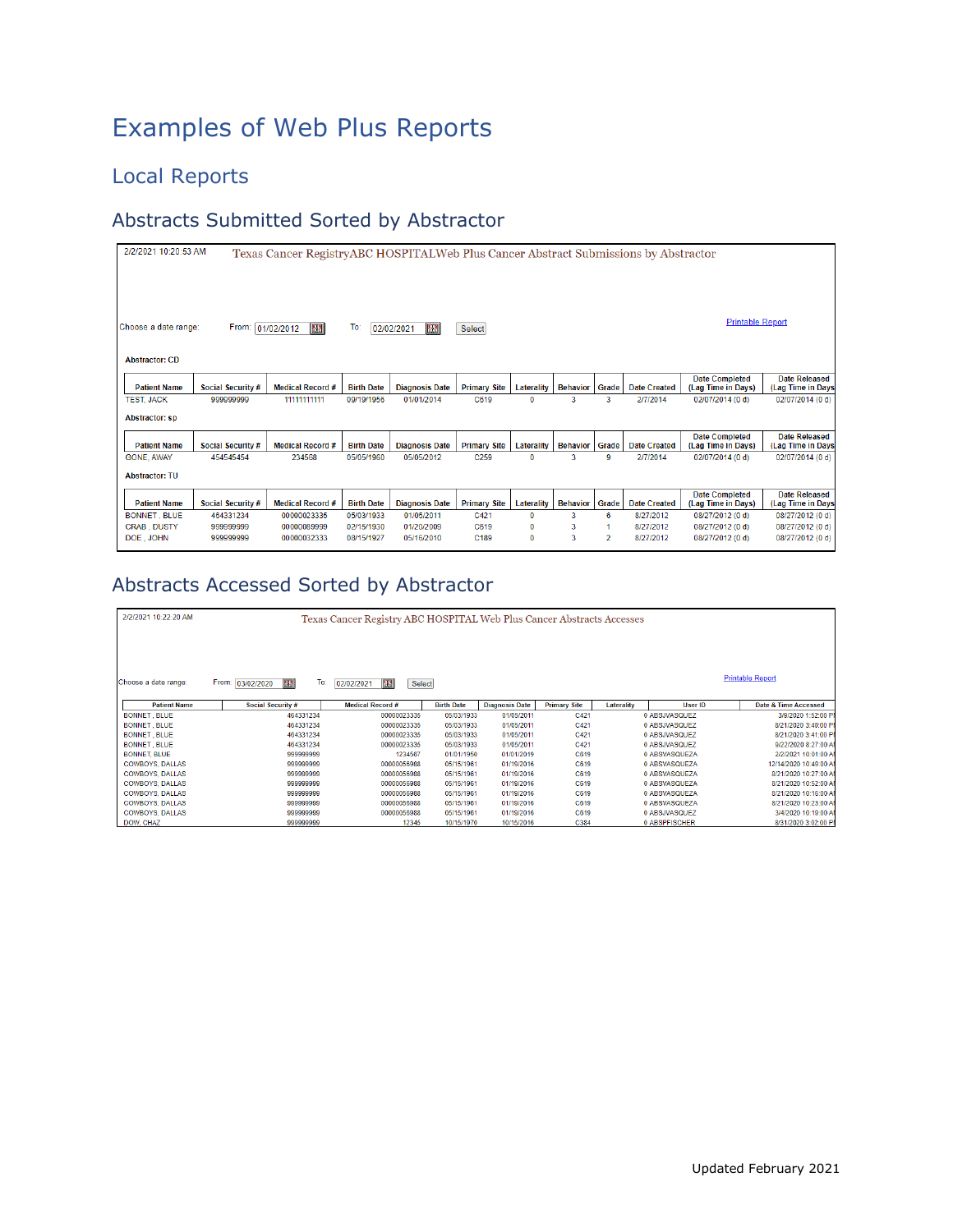# Descriptive Statistics on Released Abstracts

| 2/2/2021 10:24:21 AM                                                                               | Web Plus for Texas Cancer RegistryABC HOSPITALDescriptive Statistics on Released Abstracts                 |                       |
|----------------------------------------------------------------------------------------------------|------------------------------------------------------------------------------------------------------------|-----------------------|
|                                                                                                    |                                                                                                            | <b>Printable Form</b> |
| Select a Date Range:<br>From:                                                                      | Select all released<br>To:<br>图3<br>13<br>01/02/2012<br>02/02/2021                                         |                       |
| Select Level of Site Group Detail:                                                                 | Aggregate (18 categories) v                                                                                |                       |
| Include Site Groups with no cases?                                                                 | Group by managing physician?<br>$\bullet$ No<br>$\bigcirc$ Yes<br>$\bigcirc$ Yes<br>$\bullet$<br><b>No</b> |                       |
| Run                                                                                                |                                                                                                            |                       |
| <b>County of Residence</b>                                                                         |                                                                                                            |                       |
| Count of cases (%)<br>County<br>$1(20\%)$<br><b>Bexar County</b><br><b>Travis County</b><br>4(80%) |                                                                                                            |                       |
| Out of State<br>$0(0\%)$<br><b>Total</b><br>$5(100\%)$                                             |                                                                                                            |                       |
| <b>Zip Code of Residence</b><br>Zip Code Count of cases (%)                                        |                                                                                                            |                       |
| 78211<br>1(20%)<br>78702<br>1(20%)                                                                 |                                                                                                            |                       |
| 78747<br>1(20%)<br>78756<br>2(40%)                                                                 |                                                                                                            |                       |
| <b>Total</b><br>$5(100\%)$                                                                         |                                                                                                            |                       |
| <b>Race and Sex</b>                                                                                |                                                                                                            |                       |
| Count of cases (%)<br><b>Sex</b><br><b>Black</b><br><b>White</b>                                   | Other<br><b>Total</b>                                                                                      |                       |
| 1(20%)<br>2(40%)<br>Male<br>Female<br>$0(0\%)$<br>2(40%)                                           | 3(60%)<br>$0(0\%)$<br>2(40%)<br>$0(0\%)$                                                                   |                       |
| <b>Total</b><br>1(20%)<br>4(80%)                                                                   | $5(100\%)$<br>$0(0\%)$                                                                                     |                       |

### Activity Report

| Texas Cancer Registry ABC HOSPITAL Web Plus Cancer Abstracting Activity                                                                                                                         |                         |  |  |  |
|-------------------------------------------------------------------------------------------------------------------------------------------------------------------------------------------------|-------------------------|--|--|--|
|                                                                                                                                                                                                 |                         |  |  |  |
| 開<br>$E^2$<br>Select a Date Range:<br>To:<br>From:<br>01/02/2021<br>02/02/2021                                                                                                                  | <b>Printable Report</b> |  |  |  |
| Group by managing physician?<br>$\odot$ No<br>$\bigcirc$ Yes                                                                                                                                    |                         |  |  |  |
| Run                                                                                                                                                                                             |                         |  |  |  |
| Feb<br>May<br>Oct<br><b>Nov</b><br>Dec.<br>Mar<br><b>Sep</b><br>Total<br>Jul<br>Jan<br>Apr<br>Jun<br>Aug                                                                                        |                         |  |  |  |
| Released<br>Unreleased<br>0<br>0<br>0<br>0<br>$\bf{0}$<br>$\bf{0}$<br>$\bf{0}$<br>$\bf{0}$<br>0<br>$\mathbf{0}$<br>$\bf{0}$<br>$\bf{0}$<br>$\bf{0}$<br><b>Total</b><br>$\bf{0}$<br>$\mathbf{0}$ |                         |  |  |  |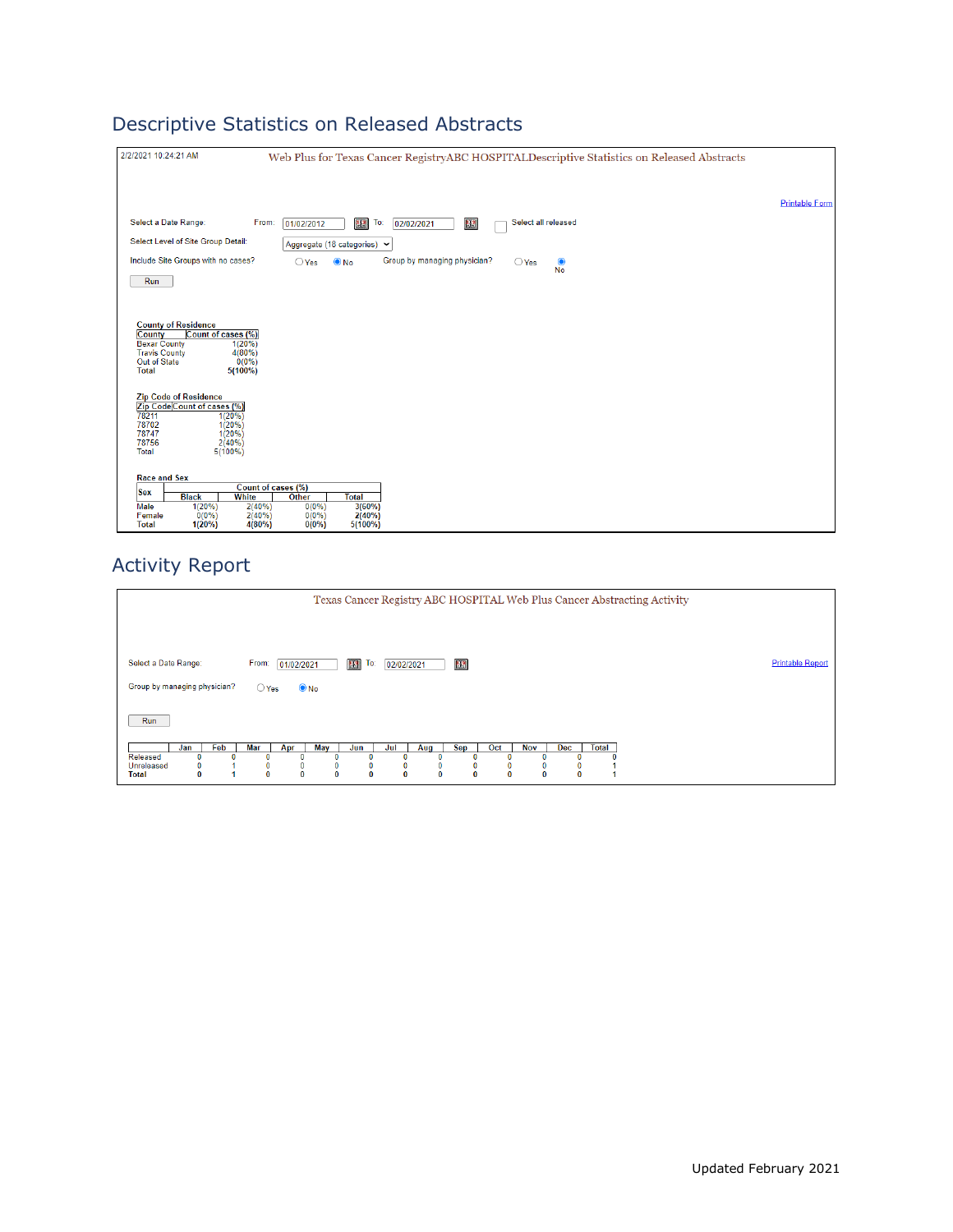#### Facility Outstanding DCO Abstract Listing Report, Facility Outstanding Pathology Abstract Listing Report and HIPAA Accounting of Disclosure Report

| Web Plus for Texas Cancer RegistryABC HOSPITALDisclosures of Public Health Information (PHI)<br>to Texas Cancer Registry |                           |                              |                                                |                                                                                            |                                                                                                              |                         |
|--------------------------------------------------------------------------------------------------------------------------|---------------------------|------------------------------|------------------------------------------------|--------------------------------------------------------------------------------------------|--------------------------------------------------------------------------------------------------------------|-------------------------|
| Select a Date Range and click<br>Run:                                                                                    |                           | From:<br>04/14/2003          | 图<br>To:<br>2/2/2021                           | 图                                                                                          |                                                                                                              | <b>Printable Report</b> |
| Run                                                                                                                      |                           |                              |                                                |                                                                                            |                                                                                                              |                         |
| <b>Patient Name</b>                                                                                                      | <b>Disclosure</b><br>Date | <b>Entity Receiving</b>      | <b>Entity Address</b>                          | <b>Description of PHI</b>                                                                  | <b>Reason for Disclosure of</b><br>PHI                                                                       |                         |
| <b>BONNET, BLUE</b>                                                                                                      | 8/27/2012                 | <b>Texas Cancer Registry</b> | 1100 West 49th Street<br>Austin, TX 78756-3199 | Electronic record of<br>confidential cancer<br>patient, tumor and<br>treatment information | Public health reporting for the<br>purpose of population-based<br>activities related to improving<br>health. |                         |
| <b>CRAB. DUSTY</b>                                                                                                       | 8/27/2012                 | <b>Texas Cancer Registry</b> | 1100 West 49th Street<br>Austin, TX 78756-3199 | Electronic record of<br>confidential cancer<br>patient, tumor and<br>treatment information | Public health reporting for the<br>purpose of population-based<br>activities related to improving<br>health. |                         |
| DOE, JOHN                                                                                                                | 8/27/2012                 | <b>Texas Cancer Registry</b> | 1100 West 49th Street<br>Austin. TX 78756-3199 | Electronic record of<br>confidential cancer<br>patient, tumor and<br>treatment information | Public health reporting for the<br>purpose of population-based<br>activities related to improving<br>health. |                         |
| <b>GONE, AWAY</b>                                                                                                        | 2/7/2014                  | <b>Texas Cancer Registry</b> | 1100 West 49th Street<br>Austin, TX 78756-3199 | Flectronic record of<br>confidential cancer<br>patient, tumor and<br>treatment information | Public health reporting for the<br>purpose of population-based<br>activities related to improving<br>health. |                         |
| <b>TEST, JACK</b>                                                                                                        | 2/7/2014                  | <b>Texas Cancer Registry</b> | 1100 West 49th Street<br>Austin, TX 78756-3199 | Electronic record of<br>confidential cancer<br>patient, tumor and<br>treatment information | Public health reporting for the<br>purpose of population-based<br>activities related to improving<br>health. |                         |
| <b>Total Number of Disclosures: 5</b><br>Date of Last Disclosure: 2/7/2014                                               |                           |                              |                                                |                                                                                            |                                                                                                              |                         |

### Audit Reports

#### System Log-ins

| Login Audit Report                    |                                 |                           |                         |
|---------------------------------------|---------------------------------|---------------------------|-------------------------|
| Choose a date range:                  | 图<br>From:<br>To:<br>01/02/2012 | 照<br>02/02/2021<br>Select |                         |
| Date Report Run: 2/2/2021 10:26:36 AM |                                 |                           | <b>Printable Report</b> |
| <b>Facility</b>                       | <b>UserID</b>                   | Date-Time                 | <b>Action</b>           |
| 0000009999                            | <b>TUSER</b>                    | 8/24/2012 11:22:00 AM     | Logged in               |
| 0000009999                            | <b>TUSER</b>                    | 8/27/2012 7:36:00 AM      | Logged in               |
| 0000009999                            | <b>TUSER</b>                    | 8/27/2012 12:33:00 PM     | Logged out              |
| 0000009999                            | <b>TUSER</b>                    | 8/27/2012 12:45:00 PM     | Logged in               |
| 0000009999                            | <b>TUSER</b>                    | 8/27/2012 1:54:00 PM      | Logged out              |

#### Abstract Updates

| Abstract Update Log                   |                          |                        |                       |                       |
|---------------------------------------|--------------------------|------------------------|-----------------------|-----------------------|
| Choose a date range:                  | 图<br>From:<br>01/02/2012 | To:<br>題<br>02/02/2021 | Select                |                       |
| Date Report Run: 2/2/2021 10:27:05 AM |                          |                        |                       | <b>Printable Form</b> |
| <b>AbsRefID</b>                       | <b>UserID</b>            | <b>Facility</b>        | <b>DateTime</b>       |                       |
| 10396                                 | <b>TUSER</b>             | 0000009999             | 8/27/2012 8:41:00 AM  |                       |
| 10396                                 | <b>TUSER</b>             | 0000009999             | 8/27/2012 8:59:00 AM  |                       |
| 10396                                 | <b>TUSER</b>             | 0000009999             | 8/27/2012 8:59:00 AM  |                       |
| 10396                                 | <b>TUSER</b>             | 0000009999             | 8/27/2012 9:00:00 AM  |                       |
| 10396                                 | <b>TUSER</b>             | 0000009999             | 8/27/2012 9:00:00 AM  |                       |
| 10396                                 | <b>TUSER</b>             | 0000009999             | 8/27/2012 9:01:00 AM  |                       |
| 10396                                 | <b>TUSER</b>             | 0000009999             | 8/27/2012 9:01:00 AM  |                       |
| 10396                                 | <b>TUSER</b>             | 0000009999             | 8/27/2012 9:36:00 AM  |                       |
| 10396                                 | <b>TUSER</b>             | 0000009999             | 8/27/2012 10:31:00 AM |                       |